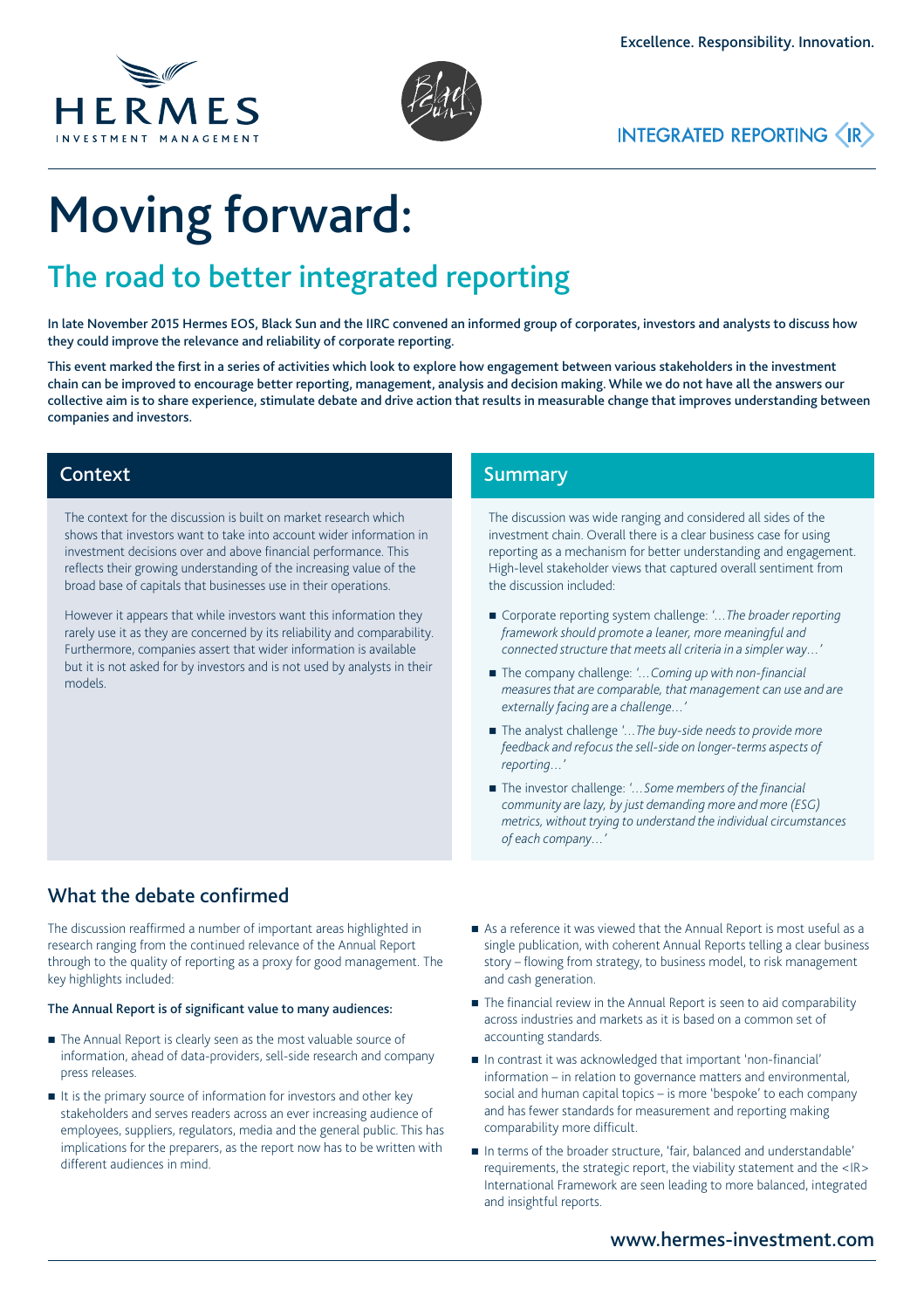#### Engaging the sell-side community to help companies develop improved company information remains challenging:

- It was viewed that analysts continue to be quarterly focussed although it was appreciated that this is partly driven by banking, fund management and hedge fund business models which pay for research out of trading revenues.
- Some were frustrated that short-termism resulted in a failure of analysts to appreciate the volume of corporate information already available. Additional disclosure wouldn't necessarily result in significant changes to corporate valuations.
- There was also recognition that while the sell-side has changed significantly in the past few years, the impact and voice in the market of short-term traders and investors is disproportionate to the size of their holdings.

#### Societal short-term pressures (information rich - attention poor), time preference and impatience are still considered major headwinds:

It was considered that short-term noise related to quarterly reporting should be ignored and that high-quality reporting should drive the debate.

#### Participants regard the quality of reporting as a proxy for good management:

There is a belief that bad reporting not only impacts the reputation of board members but can cause investor unease and highlight risks for analysts that can impact valuation through a higher cost of capital.

## Actions for participants

Knowledge sharing between attendees and our joint experience of working with and supporting companies, we offer some suggestions on how better understanding between all stakeholders might be developed.

#### Reporting system actions:

The language of ESG needs to be re-examined: At its core the ESG lexicon has become a barrier to engagement and prohibits analysis. The proliferation of acronyms has led to analyst disengagement, which has resulted in the marginalisation of key business risks that are fundamental to company analysis. The language of ESG needs to be translated into simple, accessible language. The market needs to understand that ESG is not a fad but represents a core of information which many investors and analysts use. From a corporate perspective ESG needs to be embedded into the core business model and seen by management as an intrinsic part of the value creation process, along with other resources such as human and intellectual capital. The various reporting initiatives could work more closely to define best practice.

#### Corporate actions:

■ Senior business leaders need to promote more relevant performance metrics: Companies need to have a clear understanding of their purpose as this leads to the development of relevant performance metrics. KPIs need to have a transparent explanation as to why they have been chosen and why they are relevant to understanding the performance of the business. There should be measurable data on employee and customer engagement, health and safety, and diversity programmes. Company management need to also understand that there is a genuine cost to good reporting and that this requires sufficient resource and people.

- Companies need to help the investor and analyst community in navigating their disclosures: Annual Reports need to include sufficient cross referencing. This not only encourages the flow of the equity narrative but helps surface insightful and valuable information which would otherwise be overlooked.
- Companies need to 'push back' on unnecessary requests for further disclosure: Questions can often be answered directly rather than creating additional layers of disclosure which might be of little value.
- Companies should explore the benefits of digital: Stakeholders want to understand the skills of directors, their independence, governance structures and engagement strategies. Digital assets, such as video, that increase transparency are of value as executive time is not scalable in the context of a large investor base. Although better use of electronic linking is appreciated, it was argued that websites have the risk of information dropping off or becoming a 'dangerous dumping ground' and need to be well managed.

#### Analyst and investor actions:

- Analysts and investors should assess what information already exists: While analysts and investors are under significant pressures, companies already produce a significant amount of information which is in the public domain. Rather than requesting new disclosure analysts and investors should assess what information exists. As a starter, remuneration reports offer a great insight into what management teams are aiming for in the short-to-medium term.
- Analysts and investors should explore ESG issues in greater detail: Analysts and investors should be more thorough in their approach of exploring key ESG issues with companies, focusing also on the important qualitative information behind the reported metrics.

While these recommendations will not on their own transform the debate around the quality and use of wider company information, they do provide the opportunity for incremental improvement which could result in renewed dialogue and better understanding between investors and companies. There needs to be more recognition that integrated reporting,

by promoting a more balanced approach, improves transparency of risk, offers management more insight into their business and better engages the shareholder base. This can lead to better board performance and could lower the cost of capital.